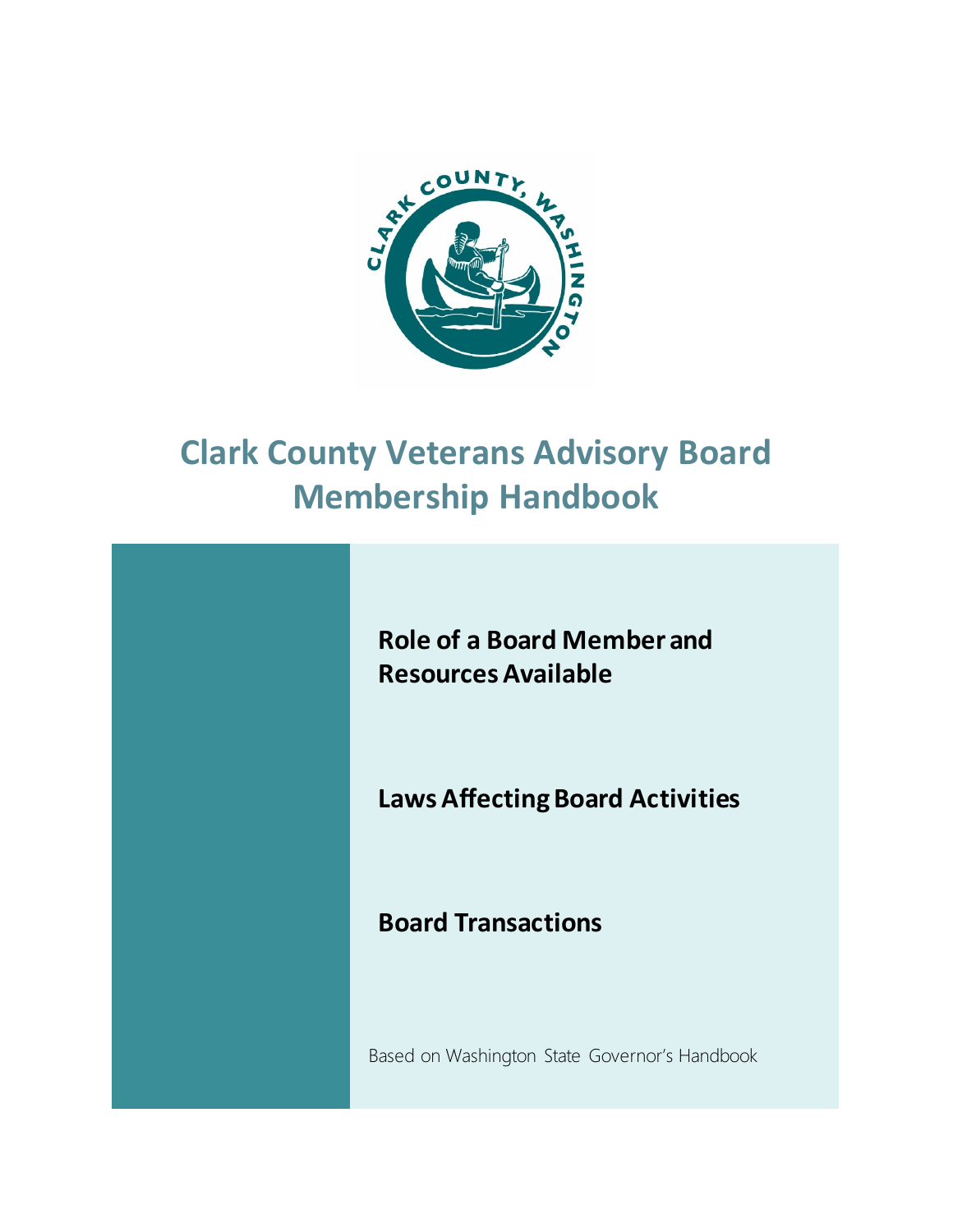# **THE ROLE OF A BOARD MEMBER AND RESOURCES AVAILABLE**

# **Citizen Participation through Boards and Commissions**

Clark County's system of boards and commissions is fundamental to encouraging the use of citizen talent and interest in affairs of the county, keeping government innovative and responsive, and improving the performance of county services.

Our citizens have enjoyed a long tradition of participation in county government. Through representation on boards and commissions, Clark County residents are offered an important avenue to help create effective and equitable policies. Citizen involvement contributes to the success of government and the quality of life enjoyed by our families and communities.

Citizen participation works at all levels of government. It encompasses a broad range of issues, such as education, the environment and natural resources, general government, social services, economic development and transportation. Some boards appointed by the Governor shape policy for major state agencies and departments, others prepare regulations governing program areas, and some serve solely in an advisory capacity.

# **Veterans Advisory Board (VAB)**

A VAB is required for every county in Washington State and was created by RCW 73.08.070. VAB members serve as advisers on policy matters to Clark County Community Services, which is responsible for administering policy. The VAB may study policy and make recommendations for changes or implementation. The VAB does not have authority to enforce policy or create rules, but their analysis and recommendations can play an important role in furthering the effective implementation of Veteran assistance.

# **The Advisory Role**

Members of advisory boards provide an important link between the public and agencies, and the Clark County Council. The information that members provide about community needs and opinions can have a profound effect on policies and lead to better service. Advisory board members play a very special role in creating recommendations for Veteran services in Clark County.

If you are appointed as a member of the VAB, you will be expected to:

- Interpret and communicate community opinions, attitudes, and needs to Clark County Community Services and the Clark County Council.
- Study programs and services and analyze issues and needs.
- Offer proposals and recommend changes in programs, policies, and standards.
- Provide the public with information on county policies, programs, and budgets.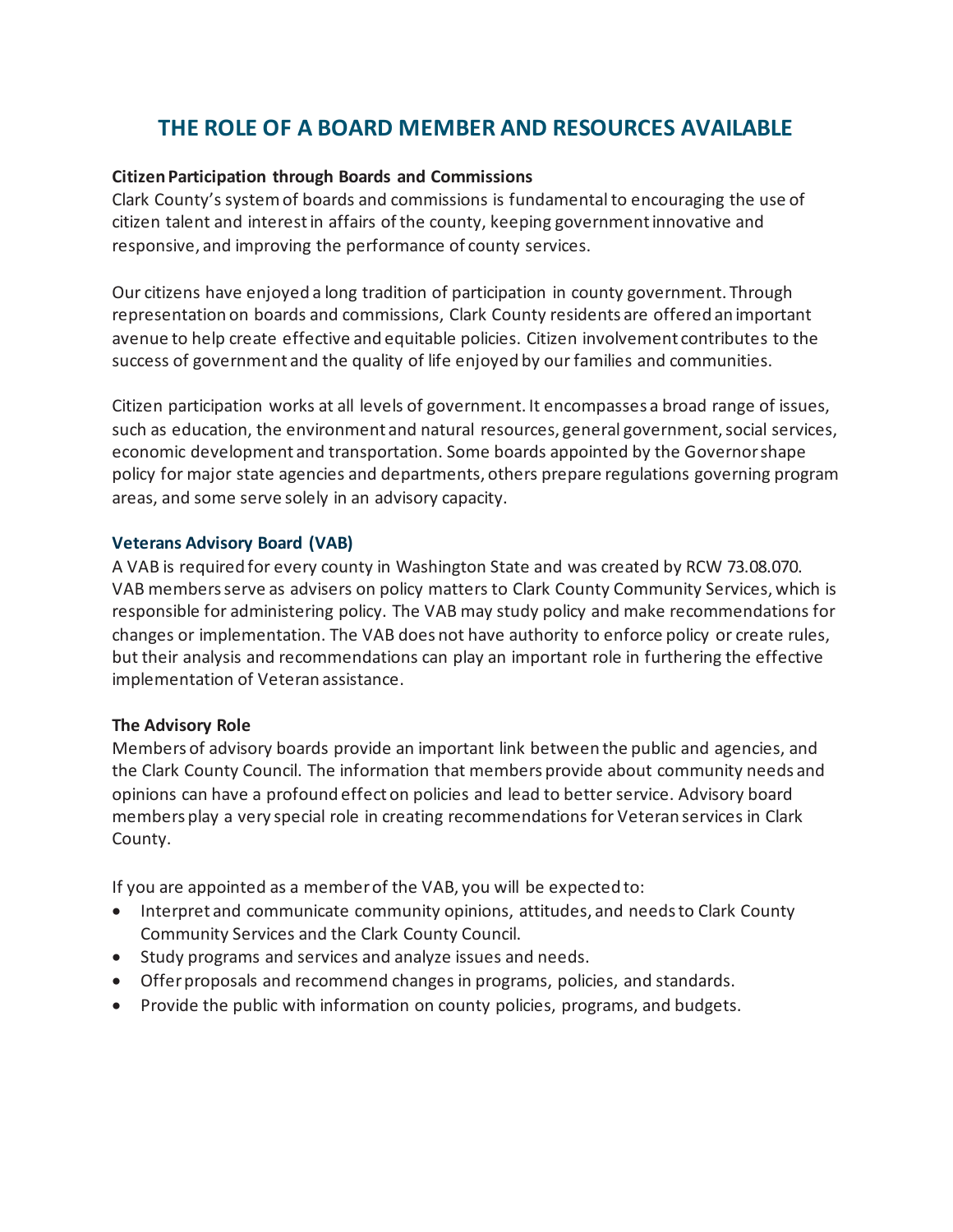Veterans Advisory Board members support and counsel staff and make important recommendations about policy. They do not administer policy, programs, or services. When presenting recommendations, it is essential that board members keep the following in mind:

- Ideas should be expressed in clear and concise language.
- Proposed solutions should be viable and cost-effective.
- Recommendations should identify reasons for the changes suggested.
- Advice should reflect the views of a consensus or a majority of board members.

#### **About Policy Making**

As a board member, you are responsible for being knowledgeable about board policies and changes. Understanding the fundamental meaning and characteristics of policy is essential.

Policy is a written statement intended to be a guiding principle that defines an organization's intent and direction. It is most useful when set forth in broad terms so that it remains applicable and usable for a long period of time. It should not be so detailed that it dictates how, when or where things must be done. Policy should be stated clearly and concisely. Policy may be amended, rewritten or abolished. Thus, policy should be reviewed periodically to ensure that it remains appropriate.

# **Being an Effective Board Member**

It is imperative that board members recognize they are in a critical position to shape and influence board decisions and actions. It is important that each member keeps informed and up to date on issues, legislative activity and statutes affecting the board.

**Attendance.** Regular attendance is essential so that decisions will represent the opinions of the board as a whole. In addition, regular attendance enables board members to keep abreast of board concerns and helps ensure that issues are examined from a variety of perspectives. The bylaws of the board define attendance requirements. A person may forfeit his or her position on the board as a result of poor attendance.

**Preparation.** Adequate preparation is another requisite for effective board membership. Your board's staff members will provide reports, proposals, and other information to help you make informed decisions. Do not hesitate to request additional information you need to make thoughtful and appropriate decisions.

In a nutshell, effective board members:

- Attend all board meetings.
- Are well prepared for meetings.
- Recognize that serving the public interest is the top priority.
- Recognize that the board must operate in an open and public manner.
- Are knowledgeable about the issues affecting the board.
- Examine all available evidence before making a judgment.
- Communicate well and participate in group discussions.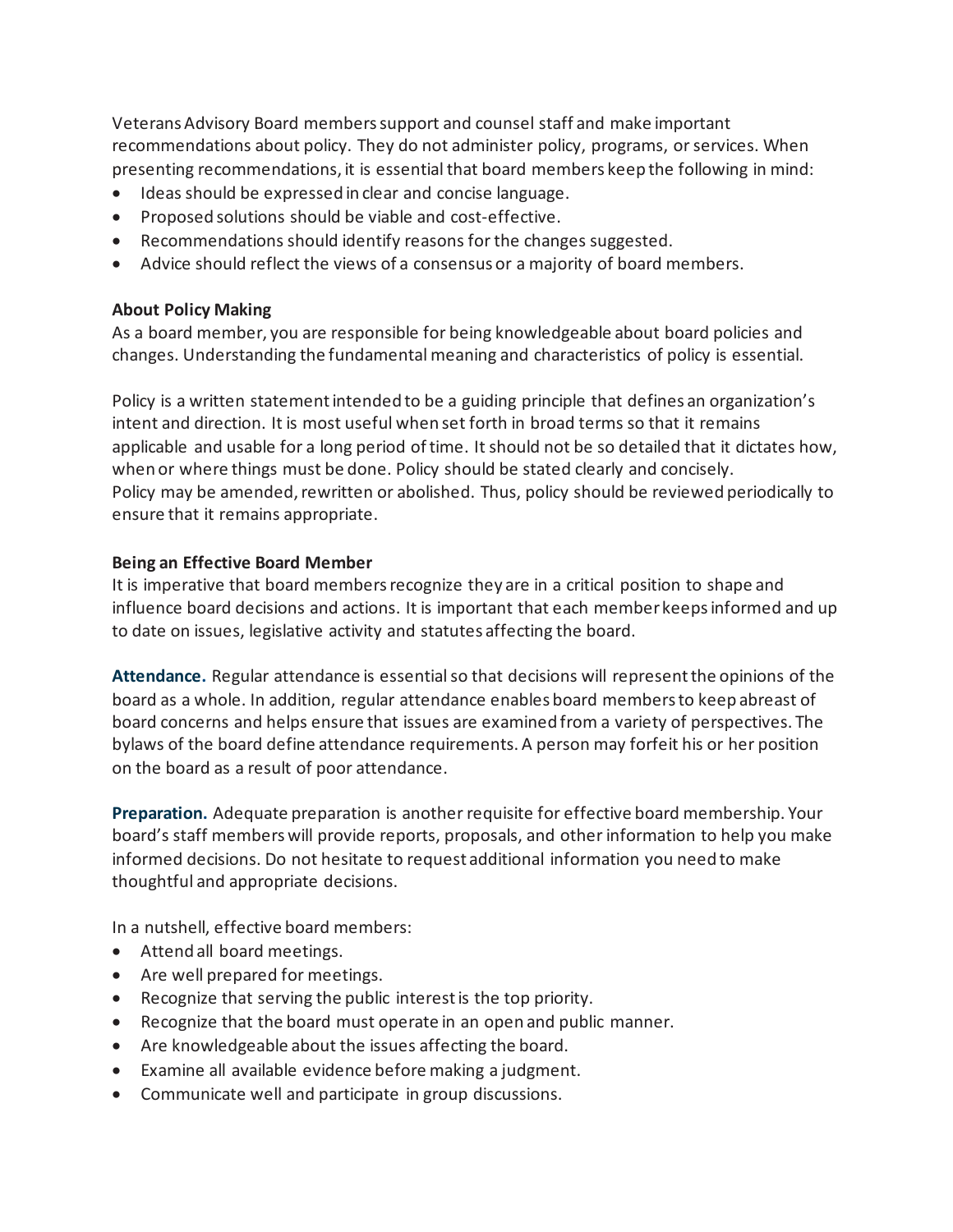- Are aware that authority to act is granted to the board as a whole, not to individual members.
- Exhibit a willingness to work with the group in making decisions.
- Recognize that compromise may be necessary to reach consensus.
- Do not let personal feelings toward other board members or staff interfere with their judgment.

**Resignations.** If you are unable to complete your term, it is important to inform Community Services staff. A letter of resignation should be sent indicating the date your resignation is effective and whether you are able to serve until a replacement is named.

**Staff Functions.** The primary function of the board staff is to carry out the rules, policies and programs developed by the board. In addition, staff members notify board members of pertinent issues and legislative activity. They also arrange meetings, prepare meeting materials, compile background information and conduct research.

Staff members also serve as a liaison to other boards and agencies, the county attorney, the council and the public. Staff members are a valuable resource to boards. A good staff member can enhance the productivity and effectiveness of a board. Board members should not hesitate to ask staff for help in carrying out their responsibilities.

**Legal Counsel.** The County Attorney serves as legal counsel to the Clark County Council, department staff, and boards and commissions. The attorney advises and represents the county as it fulfills its official duties, issues legal opinions, and defends county officials and employees for actions performed in their official capacities and in good faith.

The county attorney provides valuable information and advice about statutes and legal issues. Community Services staff may request the following services from the county attorney as needed:

- Assurance that board decisions and actions fall within statutory authority.
- Questions about conflict of interest.
- Review of proposed regulations and revisions, and the drafting of such documents in legally correct language.
- General legal advice about board actions and activities.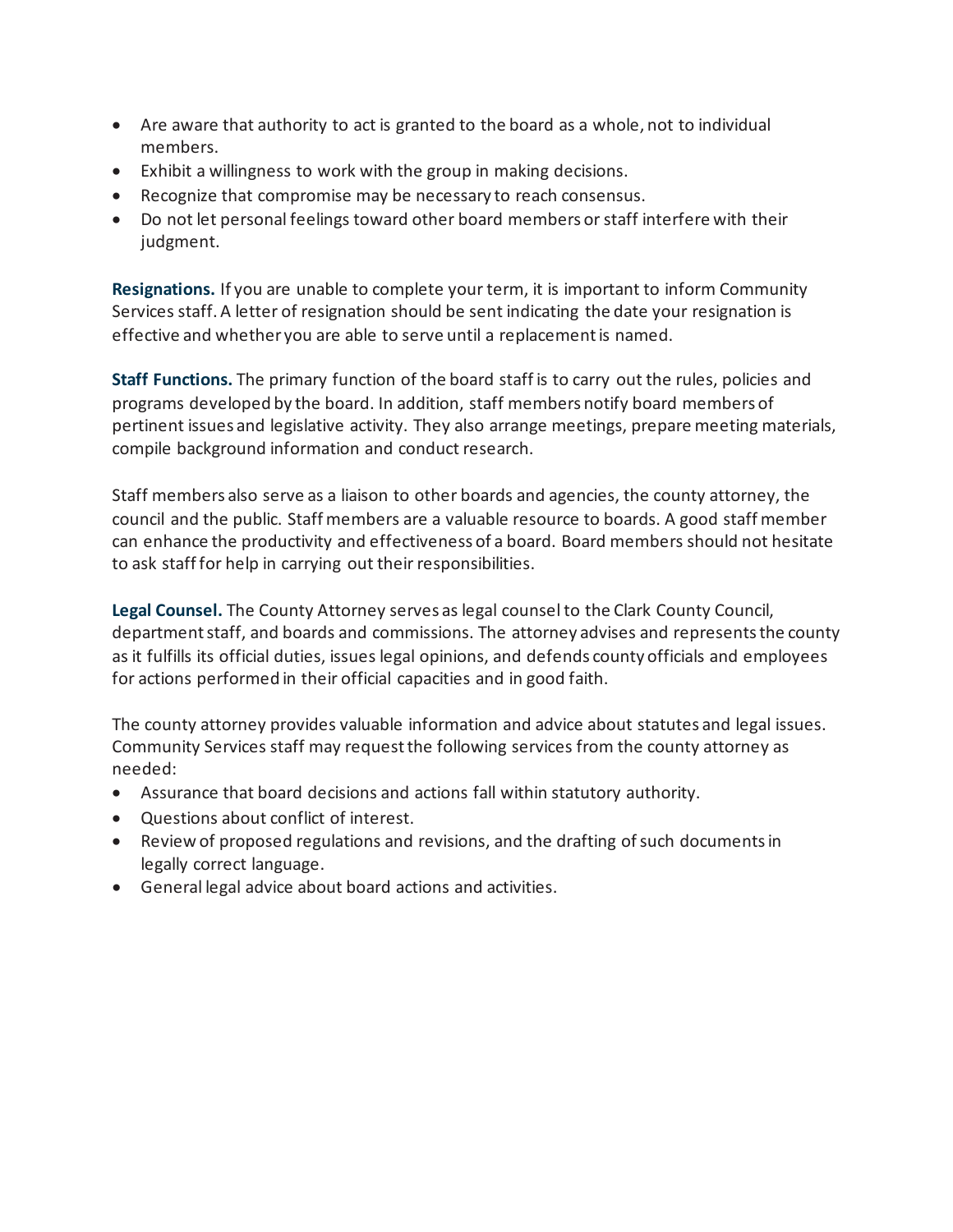# **LAWS AFFECTING BOARD ACTIVITIES**

# **Restrictions and Requirements**

There are certain restrictions and requirements that may affect you during your tenure as a board member:

- Board members must be familiar with and operate within their board's governing statutes and bylaws, as well as state and federal laws.
- To ensure accountability, all applicable policies and procedures adopted by the board should be in written form.
- No board member may make unilateral decisions or take action without the consent of the board as a whole.
- At professional or industry gatherings, or in other settings where appearance may be construed as representing the board, individual board members must use discretion to avoid the appearance of speaking for the board, unless specifically authorized to do so.
- Board members must keep in mind that their mission is to serve the public, and that it is inappropriate to use board membership to create a personal platform.
- Members are restricted by RCW 42.52.130, 140, 150 and 42.18.230 from accepting or soliciting anything of economic value as a gift, gratuity or favor if it is given only because the member holds a responsible position with the county.
- Questions about board issues should be directed to the board chair or county staff, who will see that all board members receive needed information by the next regular meeting.
- Details of board investigations, personnel files or business discussed at closed executive sessions should not be disclosed unless they are part of the public record.

# **Open Public Meetings Act**

The Open Public Meetings Act applies to the Veterans Advisory Board.

**Notification of Meetings.** The Open Public Meetings Act requires that all meetings of the governing body of a public agency, as well as some other meetings on policies affecting the public, be open to the public. In addition, the public must be notified of such meetings in a timely manner.

If a quorum of the board members meets (or even emails) about board business without prior public notification, they are violating the OPMA. Board members also need to be aware of the perception of them meeting as well. This could cause issues, even if it's not a violation of the law.

**Public Disclosure.** The minutes of all regular meetings must be recorded and made available for public inspection.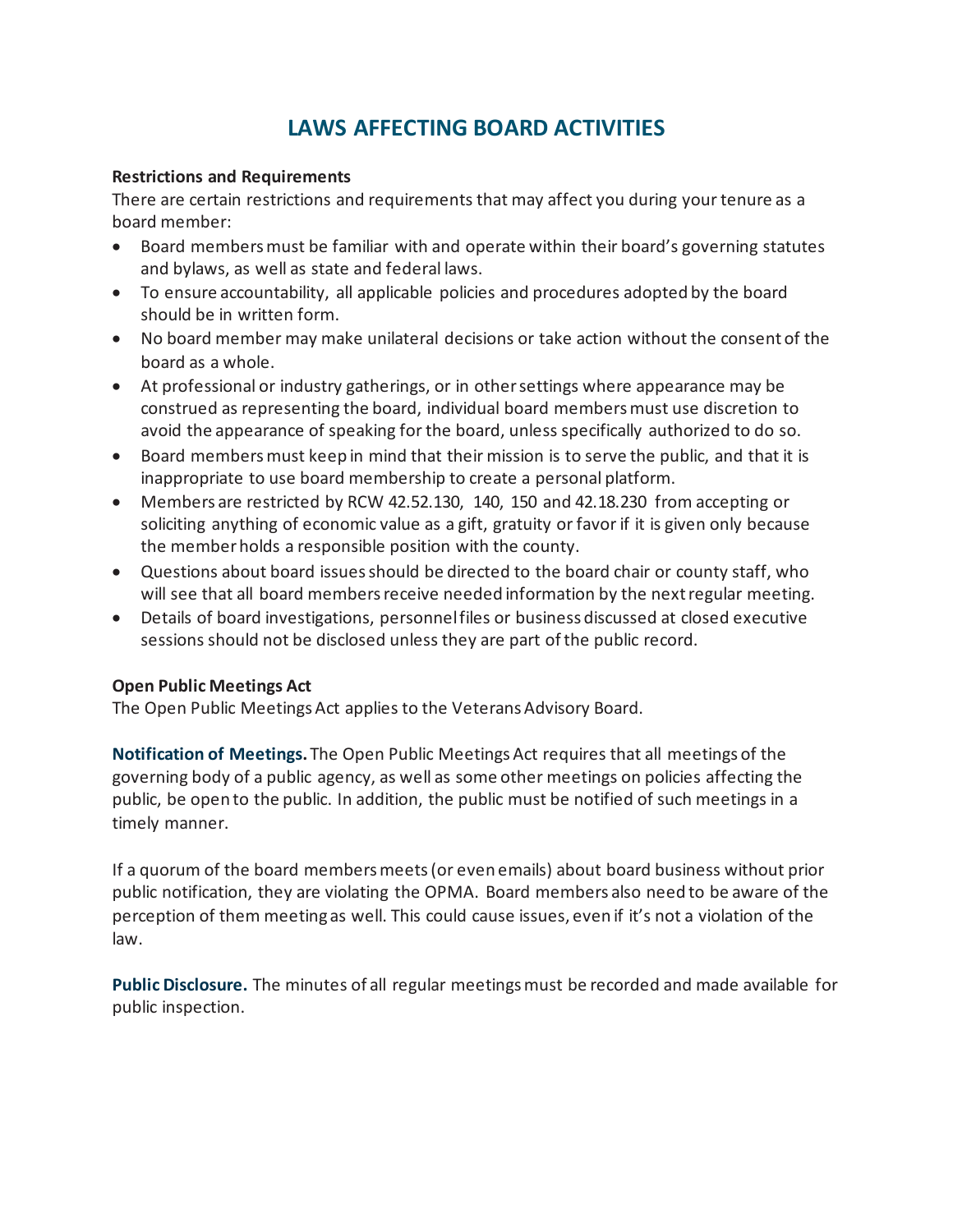**Accessibility Requirements.** To afford members of the public who have disabilities an equal opportunity to participate, meetings subject to the Open Public Meetings Act are to be held in facilities which are wheelchair accessible. Public notices about such meetings must include a statement that sign language interpreters, materials in Braille, large print or tape, and other necessary auxiliary aids will be provided with advance notice. Notices should include the name and phone number of the individual responsible for coordinating such requests. Refer to RCW 42.30.010 and 42.30.900 for more information.

# **Reasonable Accommodation of Persons with Disabilities**

In addition to the Open Public Meetings Act, the Americans with Disabilities Act (ADA) sets criteria for accessibility and accommodation. Under the ADA, people who have disabilities have a right to an equal opportunity for effective participation in the activities of boards and commissions, whether as appointed members or as members of the public.

**Accessible Locations and Communications.** Meetings and other board-sponsored activities should be held in wheelchair-accessible locations. Qualified sign language interpreters, materials in accessible formats such as Braille, large print and tape, and other forms of auxiliary aids for effective communications should be provided upon request. Reasonable modifications should be made to policies or procedures if they create a barrier to the full and equal participation of a person who has a disability.

To further support ADA requirements, the board and staff should:

- Provide regular notice to members, participants, and the public about ADA protections against discrimination based on disability.
- Conduct a self-evaluation to identify policies or practices that do not comply with the ADA and modify policies and practices if needed.
- Identify any physical barriers that limit the accessibility of programs, services, or activities to people with disabilities. If identified, describe methods and timeframe for eliminating those barriers.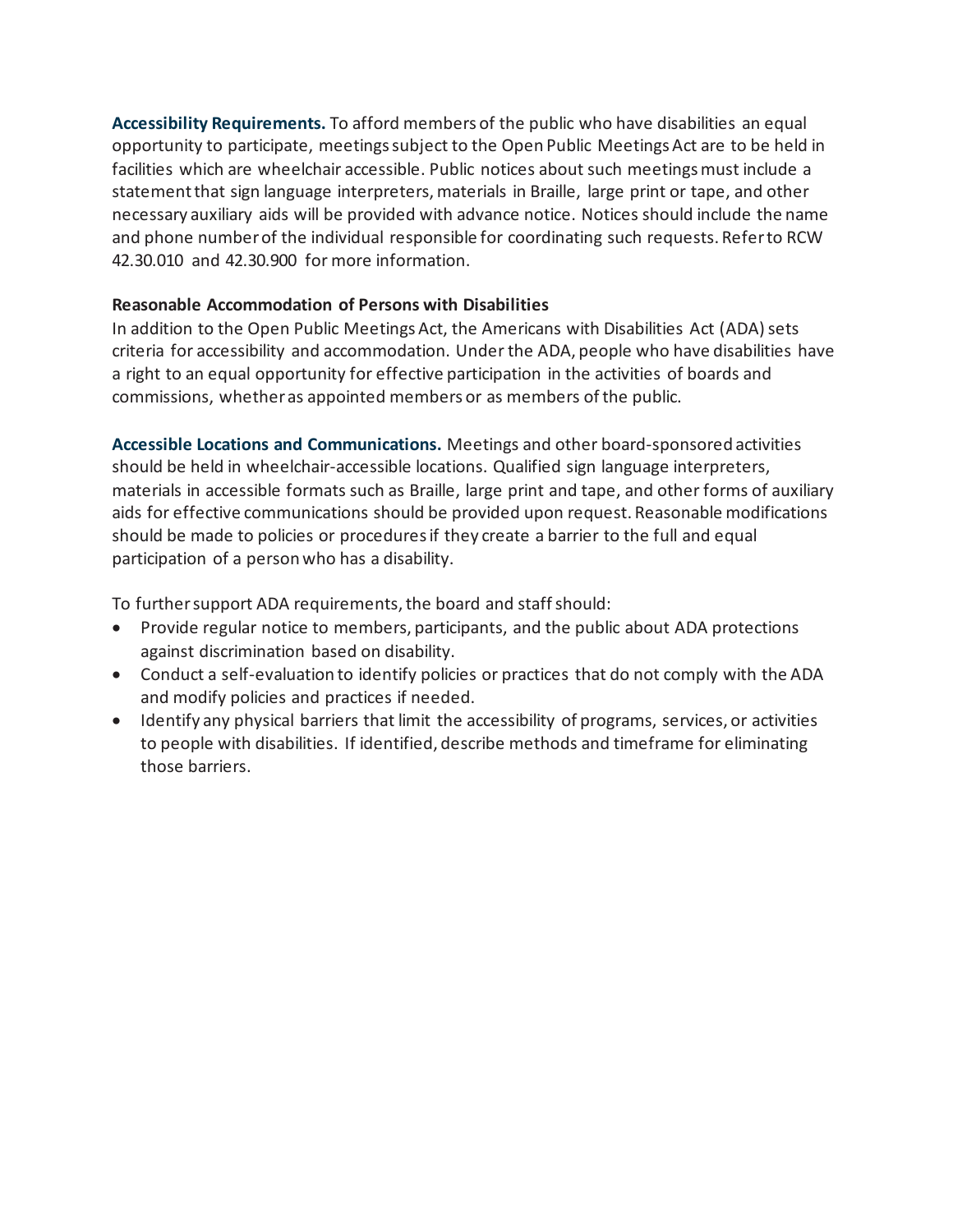# **Ethics and the Appearance of Fairness**

As a board member, you are expected to uphold a high ethical standard. It is extremely important that board members avoid conflicts of interest or even the appearance of conflicts of interest. Using a public position for private gain is improper and illegal. Similarly, actions benefiting close relatives are prohibited. There are penalties for violations of state ethics statutes.

The following are examples of conflicts of interest:

- Directing contracts to a business in which you have a financial interest.
- Using confidential information for private investments.
- Accepting gifts or favors in exchange for certain regulatory rulings.
- Accepting gifts or favors in exchange for making certain purchases.
- Obtaining personal favors from employees.
- Accepting favors for disclosure of confidential information.
- Engaging in outside employment which assists non-governmental entities in their quests for business.

Board members can avoid conflict of interest issues by being aware of and adhering to statutory restrictions, using good judgment, and being fair and equitable in decision-making. For additional information on provisions of the state ethics law, visit the Washington State Executive Ethics Board website at www.ethics.wa.gov/.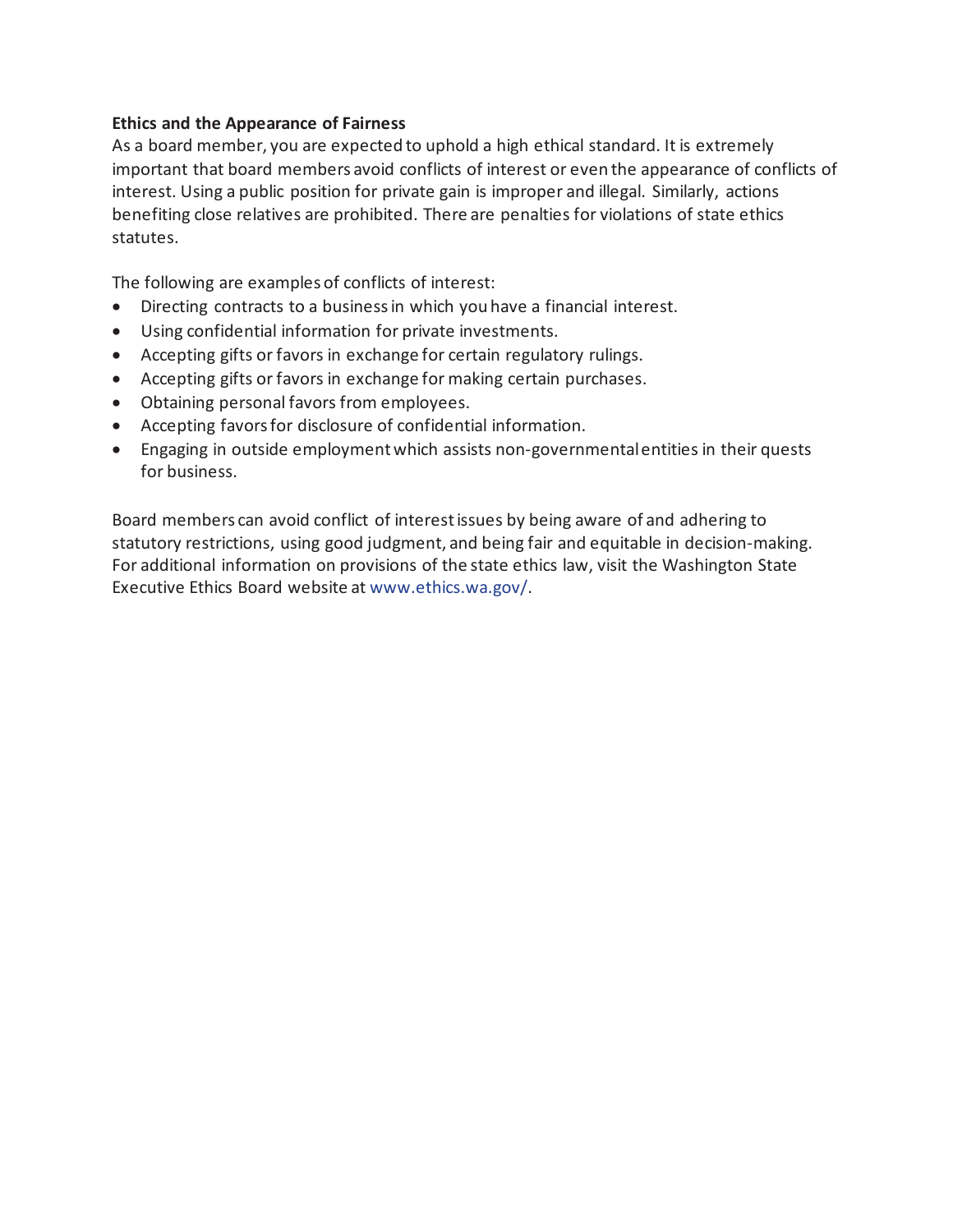# **BOARD TRANSACTIONS**

The Veterans Advisory Board has a set of bylaws to direct and clarify its actions, procedures and organization. Board members are expected to adhere to bylaws and all relevant statutes.

Bylaws are the guidelines by which a board functions. According to Robert's Rules of Order, bylaws define the primary characteristics of an organization, prescribe how it should function, and include rules that are so important that they may not be changed without prior notice to members and formal vote and agreement by a majority of members.

Bylaws should include expectations as well as guidelines for members. Issues such as attendance, responsibilities and discipline should be addressed in the bylaws.

#### **Quorum**

A quorum is the number of members who must be present to conduct official business. If a quorum is not present, any business transaction is null and void. The quorum protects against unrepresentative actions by a small number of individuals.

The bylaws specify the number of individuals who constitute a quorum and whether a majority of this quorum may take action.

At meetings where a quorum is not present, the only actions that may be legally taken are to fix a time for adjournment, adjourn, recess, or take measures to obtain a quorum (such as contacting absent members).

# **The Chair and Voting**

If the chair is a member of the board, he or she may vote just as any other member. When not a member of the board, the chair may vote whenever his or her vote will affect the outcome; or, to break or cause a tie.

A chair has only one vote and may not vote as a member of the board and as a presiding officer.

Voting by secret ballot is prohibited by the open meetings law.

# **Public Disclosure**

County agencies and boards are required to have available for public inspection and copying their public records, such as procedural rules and statements of general policy, and other records, written or electronic, pertaining to the board's business. Exemptions to disclosure are limited and identified in statute.

Records relating to the conduct of official business are subject to disclosure even if they are on a personal computer. Records regarding advisory board business must be retained for six years.